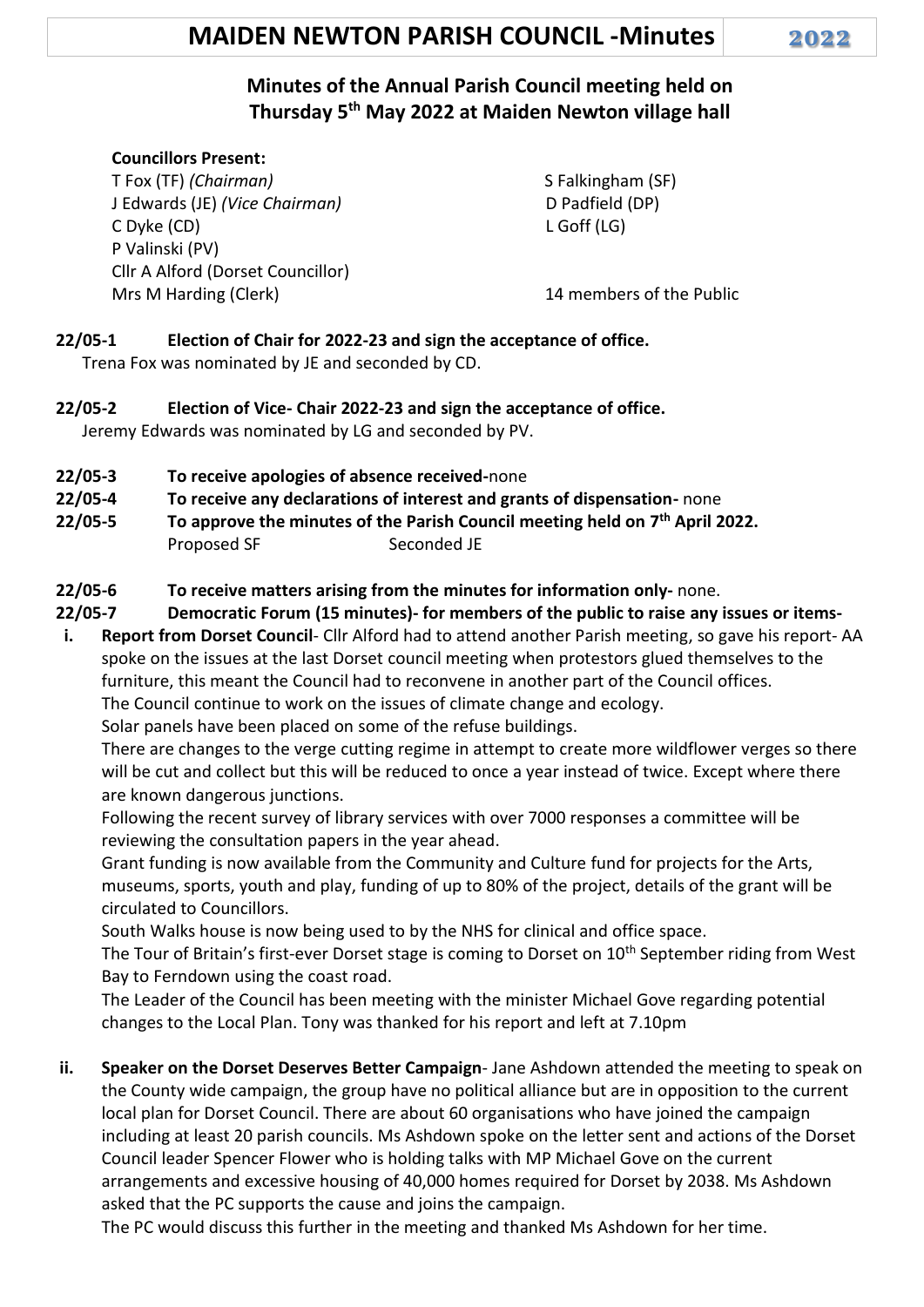**iii. Members of the public to comment on agenda items**- Residents commented on the increase in dog poo around the village and specifically around the footpath by the church. It was noted that the Poo Fairies are still operating in the village. It was suggested that more signs are provided.

### **22/05-8 Chairman's report-**

TF started by thanking Sally for all the work she has carried out for the Council and the support as Vice Chair over the last 2 years.

LG with support has now replaced the backboards at the MUGA. All is well at the allotments. The school are hoping to use the playing field for a school football tournament in June. TF expressed her disappointment that only 3 people turned up for the Jubilee meeting arranged.

Members of the public commented that the meeting was too late in the day too organise an event. JE explained that the Jubilee has been on the agenda for at least 3 months, and it was to be a community event not a Parish Council led event, but the PC would have been happy to support it.

# **22/05-9 To receive a report from Dorset Council -Anthony Alford-** reported earlier in the meeting

# **22/05-10 To consider the Council supporting the Dorset Deserves Better Campaign on behalf of Maiden Newton PC and nominate a Cllr rep**

The Council agreed to get behind the campaign, SF and DP will be the reps for the PC

# **22/05-11 To confirm the roles and responsibilities of Councillors for the coming year**

Councillors confirmed their current roles for 2022-23, this will be updated and placed on the website and notice board.

**Trena Fox**- Chairman, Allotments, Crisis committee

**Jeremy Edwards**- Vice-Chair, Bus shelters, Bank signatory (online banking) crisis committee, Playing field, MUGA, Rock pit car park and CLT rep.

**Cherri Dyke**- Play area, Village Hall Car Park, Bank, crisis committee.

**Diana Padfield** – Child protection officer, Dorset Deserves Better.

**Lawrie Goff**-Bank signatory, Ancient Monuments, Emergency & Flood, Pump and Fire house, The Green Harvey's Close.

**Paul Valinski-** Youth and Community Centre, Village Hall.

**Sally Falkingham**- Transport, DAPTC, Housing and Homeless forum, Dorset Deserves Better.

Mr Christopher Slade- The rights of Way Liaison Officer

Mr Chris Baker is to take on the role of the Southwest Community Rail Partnership from SF.

### **22/05-12 To confirm the meeting dates of the coming year**

The Dates were confirmed for the following year.

9<sup>th</sup> June 2022, 7<sup>th</sup> July 2022, August if required, 1<sup>st</sup> September 2022, 6<sup>th</sup> October 2022, 3<sup>rd</sup> November 2022, 1<sup>st</sup> December 2022- festive refreshments, 5<sup>th</sup> January 2023, 2<sup>nd</sup> February 2023, 2<sup>nd</sup> March 2023 and  $6<sup>th</sup>$  April 2023- Annual Parish Assembly followed by the PC meeting.

### **22/05-13 To consider that the Council is eligible to use the General Power of Competence**

An eligible council is one which has resolved to adopt the GPC, with at least two thirds of its members being declared elected and the Clerk must hold an appropriate qualification (Parish Councils (General Power of Competence) (Prescribed Conditions) Order 2012) The Council agreed to adopt the power as it confirmed it is eligible. Proposed JE Seconded PV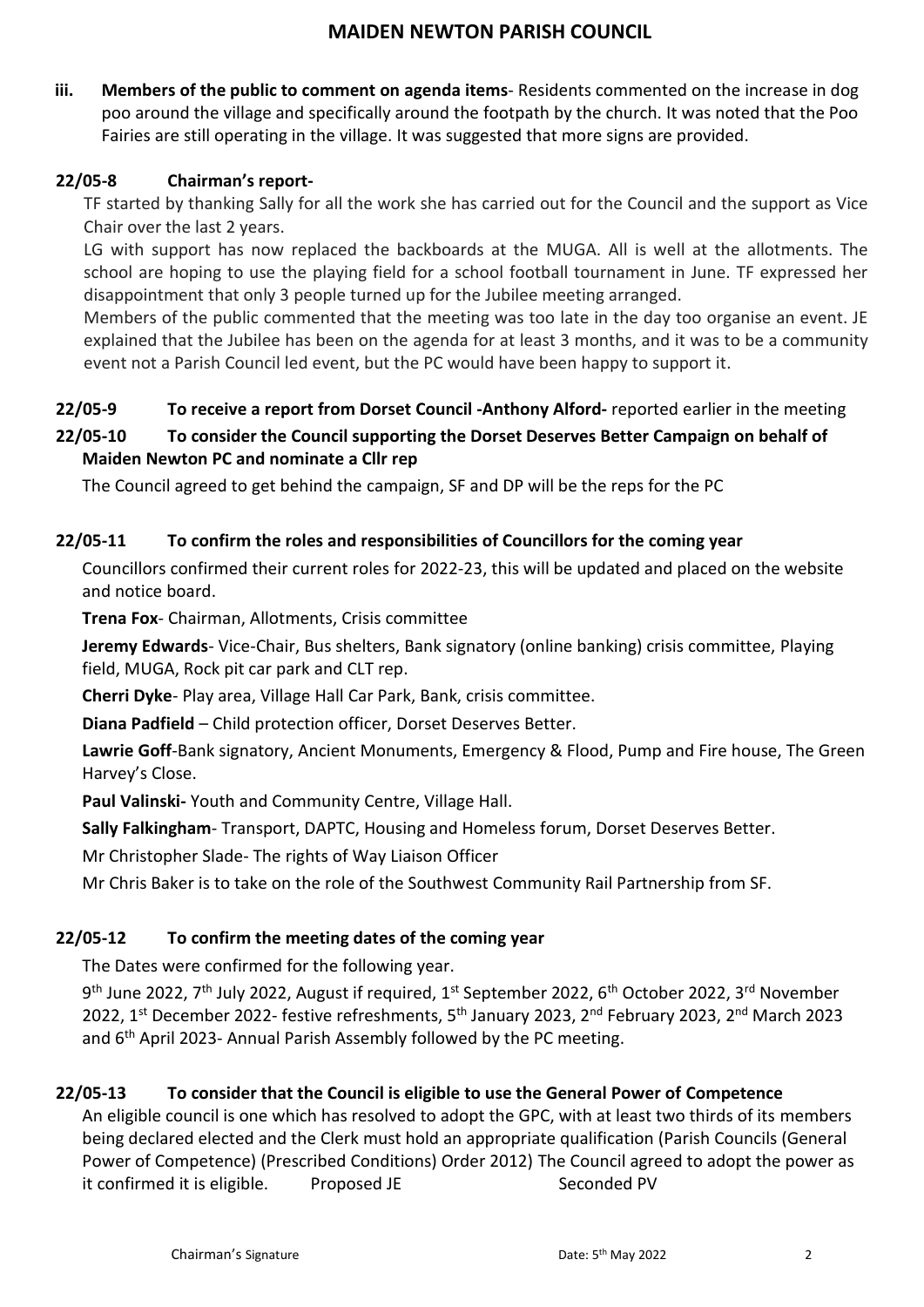# **22/05-14 To reaffirm the Council's Standing Orders, Financial regulations, and other policies.** The Policies were reaffirmed. Proposed JE Seconded RG

#### **22/05-15 Council Property: To receive the monthly risk assessment reports-**

- **i.** CD reported on the Play area- the Friends of the Play area held a very successful event on 30<sup>th</sup> April, gathering support from the village for the new play equipment and raised £1500 towards the project. The event was also good for the PC as many who attended did not know how much the PC pay to maintain the play area. A letter of thanks would be sent to the Friends of the Play area group. The order for the new equipment can now be placed. The residents would like to plant a small tree in the area next to the fence, this will be added to the June agenda for consideration. The proposal to change the car parking arrangements for the village hall to make the car park into an additional green space for those wishing to play football and move the car park to the front of the hall will also be added to the June agenda for further discussion and costings.
- **ii.** The Allotment inspection will be arranged prior to the next PC meeting TF, and the Clerk, DP asked if she could also attend as a previous Allotment holder rep when was a Cllr previously.
- **iii.** The Bus shelter project on Dorchester Road will be added to the agenda as this was agreed in the budget for this financial year.
- **iv.** Dog poo-following the discussion in the democratic period, the Clerk will order more signage from Dorset Council and the Council agreed to look into purchasing dog poo bags and leaving them at strategic places in the village to encourage dog owners to pick up. It was reported the poo fairies are still clearing bins in the village. JE would put a notice on Facebook to encourage a sense of community. The Proposed JE Seconded LG

### **22/05-16 Planning Consultations-**

### **i. To consider all planning applications:**

- a. P/FUL/2021/02196 Proposal: Retain change of use from light industrial/office (Class E (g)(iii)) to storage and distribution (Class B8) including change of use of land for siting of shipping container for additional storage space. Location: Station House Station Road- The PC had been gathering information on the issues with the container and parking at the station. The PC objected to the container being adjacent to a listed building and in a conservation area. The list of objections was to be drafted and submitted to the Case officer. Proposed PV Seconded DP
- b. P/LBC/2022/02561 Proposal: Removal of modern truss roof, new oak trusses and re-slate to match and install 3no.conservation roof lights Location: Manor Farmhouse- No objections
- c. P/HOU/2022/02560 Proposal: Install 3no. conservation roof lights Location: Manor Farmhouse- No objections
- **ii. To consider and other planning matters or enforcements-**It was noted that the Quarr development has been taken over by another developer and the PC have sent an email to commence the process of the transfer of the Quarr Land. The developer was noted as Stonehaven Holdings Ltd.

#### **22/05-17 Finance-**

#### **i. To consider all receipts and payments**

The reports of payments were circulated prior to the meeting: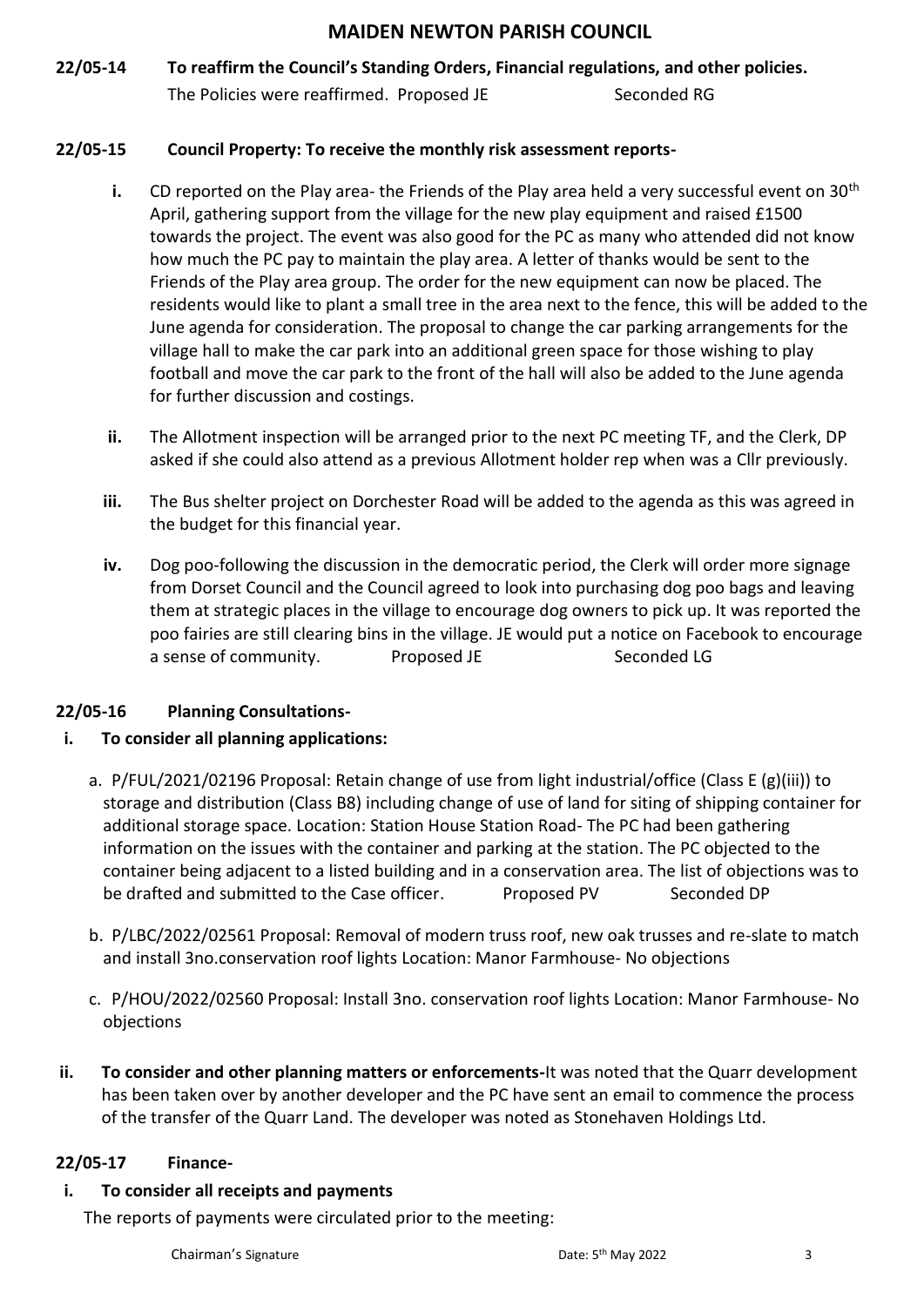All payments due were authorised to be paid in line with the necessary internal controls and contracts.

| <b>Payments</b>                                                             | <b>Detail</b>               | Amount    |
|-----------------------------------------------------------------------------|-----------------------------|-----------|
| M Harding                                                                   | Salary / Exp                | £679.70   |
| <b>HMRC</b>                                                                 | <b>PAYE</b>                 | £106.60   |
| <b>Maiden Newton VH</b>                                                     | Hall hire                   | £32.00    |
| <b>SSE</b>                                                                  | <b>Electricity for MUGA</b> | £19.92    |
| T Fox                                                                       | Paint for benches           | £39.99    |
| H Soper                                                                     | Allotment works             | £200.00   |
| L Carver                                                                    | Grass contract              | £406.66   |
| L Goff                                                                      | Flood Honorarium            | £100.00   |
| A Goff                                                                      | Flood Honorarium            | £100.00   |
| <b>PWLB</b>                                                                 | Loan                        | £628.40   |
| L Gurd                                                                      | Playing field fencing       | £180.00   |
| <b>Receipts</b>                                                             |                             |           |
| Old Fire House                                                              | Rent                        | £15.00    |
| Dorset Council                                                              | Precept                     | £16000.00 |
| $P_{\text{c}}$ , the lease case of 20 <sup>th</sup> As 31,2022, CFO 742, CA |                             |           |

Bank balances as of 30<sup>th</sup> April 2022 - £ 58,742.64 Proposed JE Seconded PV

- **ii. To receive the Internal audit report 2022-23-**This was circulated prior the meeting and agreed Proposed CD Seconded SF
- **iii. To approve the Annual Governance Statement 2022-23-** this was circulated to Cllrs prior to the meeting and agreed. The Council approved the Governance Statement. Proposed PV Seconded SF
- **iv. To approve the Statement of Accounts 2022-23** this was circulated to Cllrs prior to the meeting and agreed. The Council approved the Statement of Accounts. Proposed PV Seconded SF

# **v. To consider a Queen's Jubilee grant towards events** Only 3 residents attended the meeting arranged in April, TF explained that the event should be a community effort and not a Parish Council led event. The Allotment Association are holding a BBQ. The PC suggested that when the play area is complete it is renamed "The Jubilee Play Area". This was supported and agreed. A plaque will be arranged as well.

# **22/05-18 Transport/Highways**

- **i. To receive the transport report-** SF had supplied the transport report for May.
- **ii. To consider any other Highways reports-** Mr Baker spoke to the meeting on his new role as the SW CIC partnership rep and hoping to work closely with the PC and village. He explained that the charity has funds available to spend and are open to suggestions.

# **22/05-19 Rights of way report**- None

**22/05-20 To consider items of correspondence received-** a list of correspondence was circulated: DP spoke on the progress of the group of Cllr reps from the surrounding parishes working on the issues with the Ammonite group and Maiden Newton surgery. The rep from Frome Vauchurch had updated the report and this was circulated to Cllrs.

# **22/05-21 Items for the next Parish Council meeting 9th June 2022**

All Cllrs were asked to inspect property for the next PC meeting, TF and the Clerk will arrange the Allotment inspection prior to the next meeting. Village hall car park and additional green space.

# **22/05-22 Democratic Forum 15 minutes**